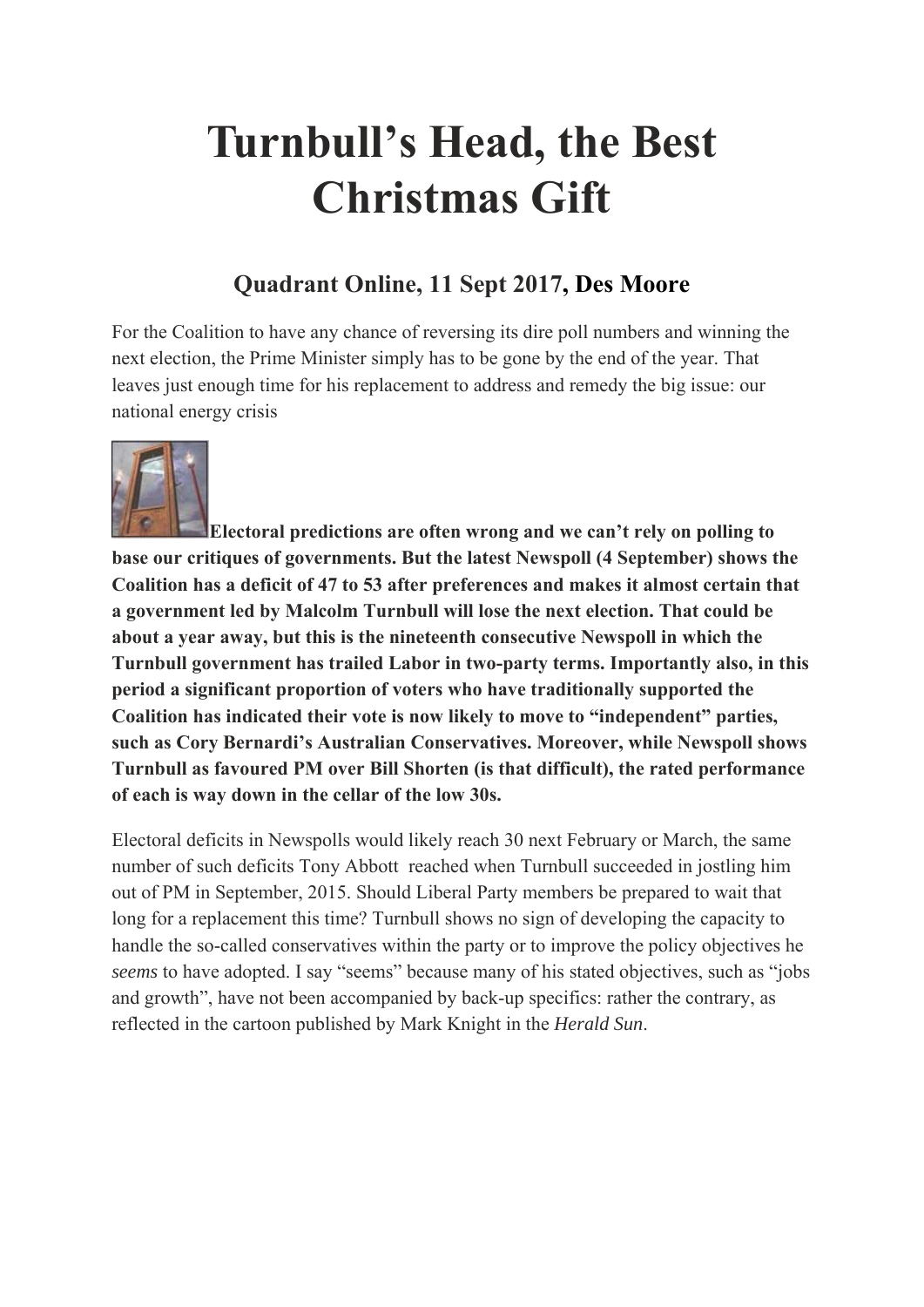

True, there are no signs, not yet, of anyone putting up a hand for his job. But a suicidal process surely can't be maintained for long and a replacement, whoever that might be, must be given time to present objectives and policies before the election. This requires he be replaced before Christmas, perhaps straight after Parliament finishes its present term on December 7.

If none of the possible replacements emerge from within the ranks, the only realistic approach would be to ask Abbott to have a second try. While some will say his record as PM does not warrant a reprise, others disagree. Commentator Andrew Bolt, for instance, is adamant that Abbott is Liberals' only hope. Recent articles by Abbott in *The Australian* also suggest he has developed sensible policy objectives in case he gets the call. In his September 7 article, "Heaven help Australia if Shorten gets the Keys", Abbott makes no mention of Turnbull when warning "if the polls are right, Shorten's going to be prime minister soon". Abbott draws attention to policy areas which have arguably either been neglected by Turnbull or not addressed at all by him.

It is not possible here to examine major policy areas which need strengthening. But a vital one that cries out for attention is energy and the alarming increase in electricity prices, mainly as a result of the emissions-reductions policies adopted by both federal and state governments, and the associated targets for inefficient and unreliable renewable. The handling — mis-handling, actually — of all this by Turnbull illustrates his inability to